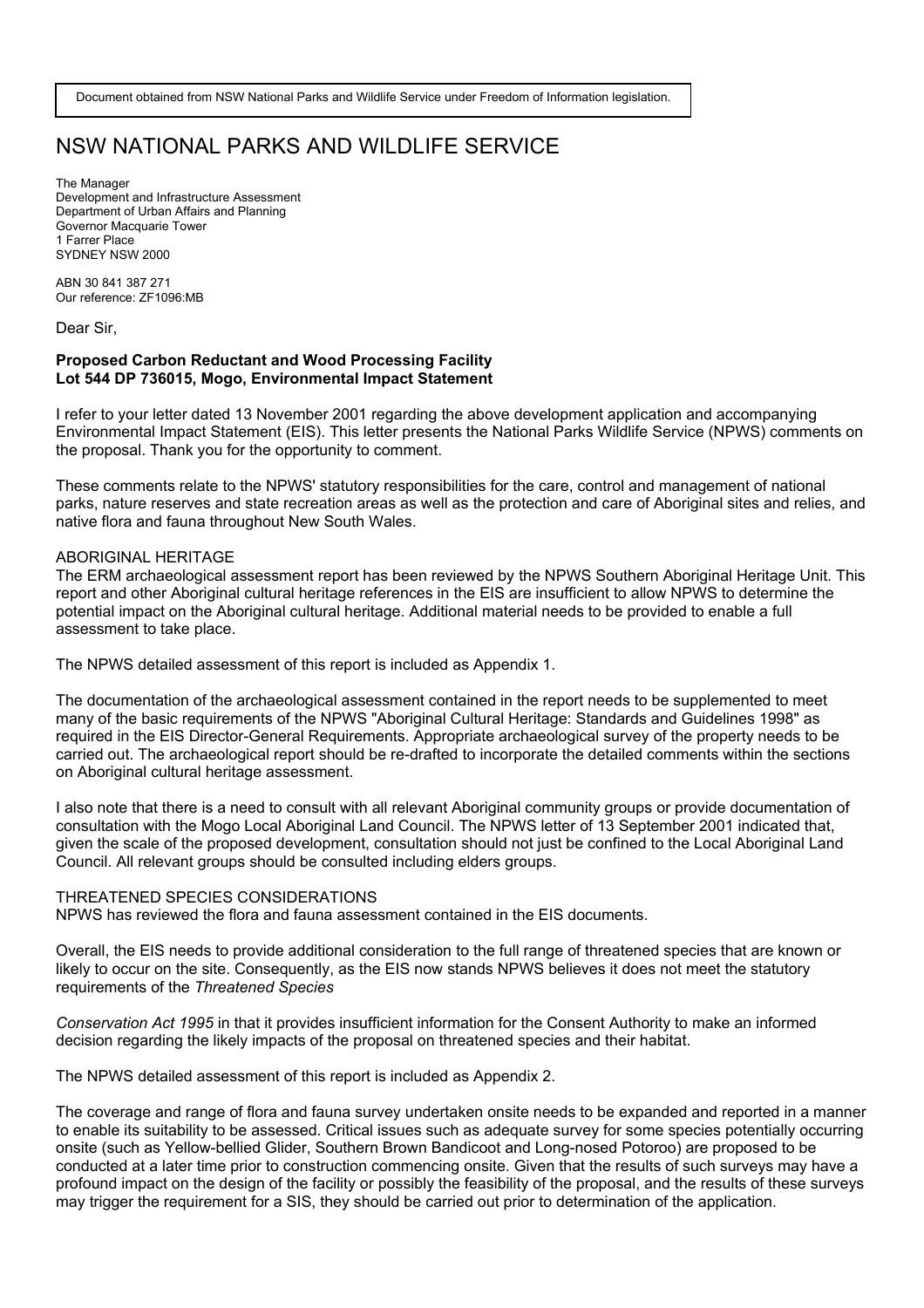It is noted that "no detailed flora surveys were completed specifically for the EIS" Page 14.6. Therefore, the occurrence of *Cryptostylis hunteriana* on the site cannot be discounted. The advice provided in the NPWS letter of 13 September 2001 that *Cryptostylis hunteriana* could possibly be present in the more open areas of the remnants of the *Corymbia gummifera/E. pilularis/E. sieberi* community and it is, therefore, recommended that these areas be surveyed at an appropriate time of the year, still stands. The appropriate survey time is generally December-January, however, exact flowering time in any given year should be determined by visiting a known population and survey timed to coincide with it. The position taken in the EIS that "it is unlikely to occur on site due to the density of shrubs and grasses" (page M. 1) has no scientific basis.

It is noted that the eight-part test carried for the project concluded that the impact of the proposal on threatened species will not be significant. However, given that additional consideration on a full range of threatened species impacts needs be undertaken this position is premature.

Contrary to the EIS description of the site as highly disturbed with greatly reduced values for flora and fauna, much of site remains as bushland. The southern portion particularly contains what was described by Graham-Higgs (1996) as relatively intact forest and unsuitable for development. The footprint of the plant and associated storage areas extends well beyond the highly modified quarry area.

As a basic design principle the undisturbed bushland should wherever possible be retained. The current design entails clearing up to approximately 6 hectares of the southern-forested area. The NPWS remains of the view that the entirety of the *Eucalyptus longifolia* community should if possible be left undisturbed, as previously stated in 1996 in response to the then development application on the subject land. Leaving this area free from development will protect a community identified as having important habitat potential for threatened fauna and will serve as an important buffer to the adjacent wetland.

### WETLANDS

The site is immediately adjacent to the large Longvale Swamp wetland system (SEPP No 14 Wetland 184). The position taken in the EIS is that the wetland will not be impacted by the development and therefore no assessment, was undertaken as to its values or significance. However, NPWS considers the development may pose a risk to Longvale Swamp.

Given a large area of the site is in the immediate catchment of the wetland, runoff from major flooding and storm events would likely to represent a pollution threat. The changes in the local hydrology given the extensive site disturbance proposed should also be considered. The Graham-Higgs 1995 report identifies the *E. longifolia* community provides important wetland margin and transition habitat. Given the potential ecological significance of what is at risk there is strong case to apply the precautionary principle, which would at a minimum require assessment of areas that may be impacted including the wetland.

It is noted that the water supply issues remain unresolved. The proposed route through the Candlagan Creek SEPP No.14 wetland system is potentially a significant issue. This should be considered concurrent with the charcoal mill. This would enable the cumulative impacts of the proposal to be fully addressed at this time.

### **CONCLUSION**

The EIS needs to be supplemented with additional material to meet the Director-General of Planning's requirements in relation to Aboriginal cultural heritage and fauna and flora assessment. The NPWS considers the information provided is not sufficiently adequate to permit an informed decision in regard to the potential impact of the proposal on what is potentially an important natural and cultural setting. Critical areas such as the impacts on threatened species and their habitat, wetland ecological values and Aboriginal sites haven't been investigated to an appropriate level.

If you would like to discuss the matter or require further information, please contact, Miles Boak, Conservation Planning Officer at the Southern Directorate Office, on telephone (02) 62989708.

Yours sincerely,

Ian Pulsford Manager Conservation Programs Planning Division Southern Directorate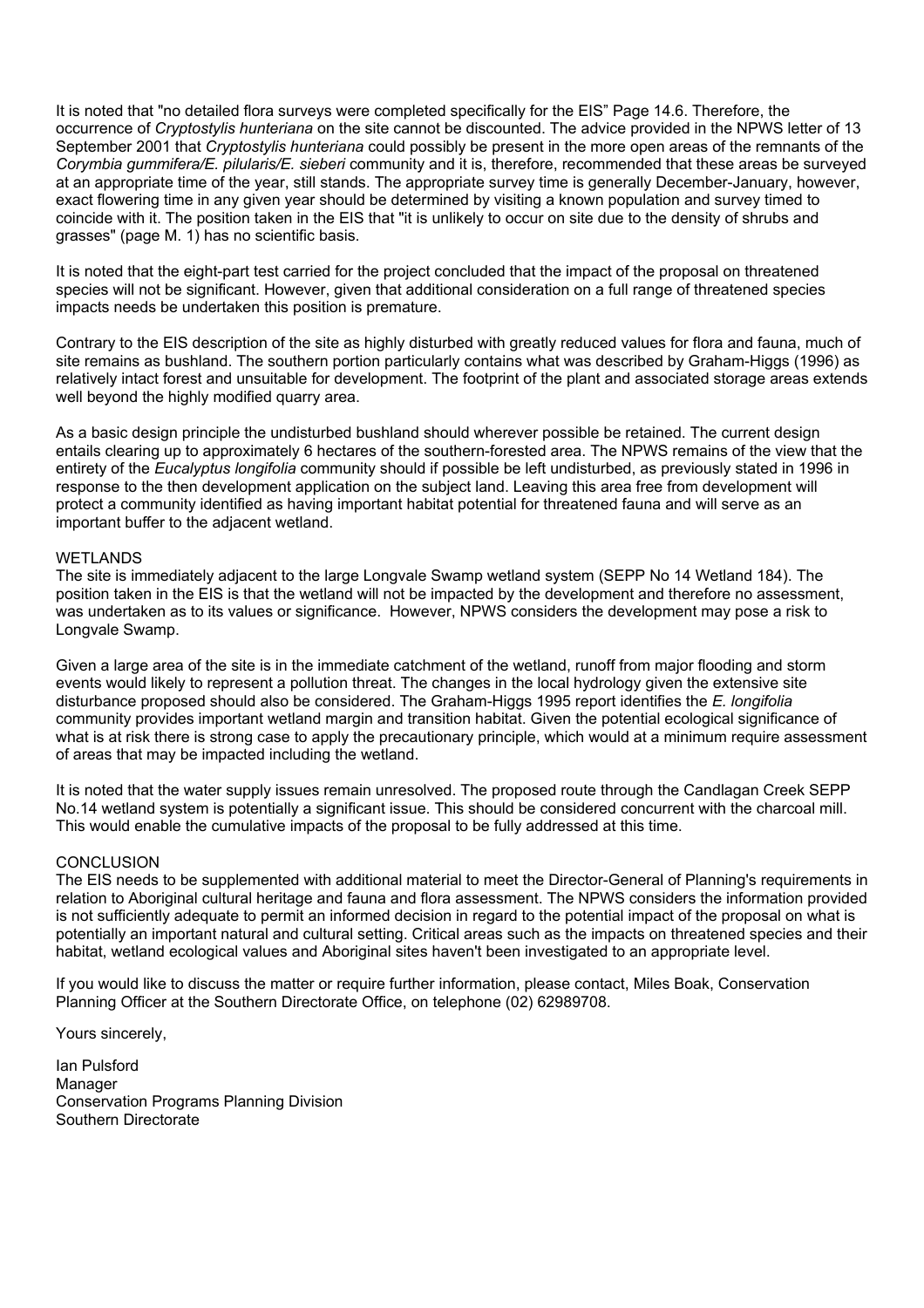# *Wood Processing and Metallurgical Facility EIS*

# *NPWS Response to sections on Aboriginal heritage assessment*

# **Southern Aboriginal Heritage Unit**

# **December 2001**

## OVERALL COMMENT

The Aboriginal heritage assessment contained in the EIS needs to be supplemented with additional information to meet the standards and guidelines for the preparation of such reports for a project of this scale. It is not adequate to base an informed decision on for the assessment of Aboriginal heritage aspects of the proposal. Further work is required as detailed below to bring the report up to an acceptable standard that is appropriate for determination of the development application.

Further consultation with all relevant Aboriginal community groups needs to take place.

## **VOLUME 1**

The following comments relate to Volume 1 of the EIS, however where issues are dealt with in greater detail within Appendix O, comments have been provided specifically within the section that relates to Volume 2.

Page 4.20, section 4.6.5 - This section is restricted to one table, with no discussion or interpretation, other than:

"Table 4.2 details other legislation that may apply to the proposed project." (my emphasis). Table 4.2 includes the *National Parks and Wildlife Act 1974.* The Aboriginal heritage protection provisions of this Act do apply to the proposed project and should therefore be discussed, within Volume 1, at the same level as other relevant pieces of legislation.

Page 15.1, Chapter 15 Cultural Heritage - This section is a summary of Appendix O. Appendix O is discussed in detail below. The comments relating to Appendix O should be read in conjunction with the following comments.

The indigenous archaeology assessment is provided in Appendix O, not in Appendix N. The assessment is not detailed, in spite of its description as such, and needs to be supplemented to meet the terms of NPWS requirements for such assessments. As is discussed below, much of Appendix O will require revision in order for it to comply with NPWS required standards of reporting.

Pages 15.2 and 15.3, section 15.3 - It is claimed that the Mogo Local Aboriginal Land Council (LALC) was involved in consultation over this proposal. There is however, no documentation from the Mogo LALC within the EIS. This is a major omission and constitutes a significant failure to adhere to NPWS requirements for extensive consultation with all relevant Aboriginal community groups. A written statement provided by Mogo LALC on their letterhead must be included within the EIS. It is NPWS experience that Mogo LALC usually provides such written advice when they have been adequately consulted. NPWS is very concerned at the inadequacies of the consultation process for this EIS.

Although it is stated that, "MLALC's views on the facility is attached to Appendix N (sic)", that is not the case. This omission should be rectified as a matter of high priority.

Page 15.3, section 15.4 - As discussed below, the discussion on regional context is inadequate and is based on research that is out of date.

Page 15.4, section 15.5 - As discussed below, this section is inadequate and fails to discuss or mention the two most recent reports undertaken in the area prior to 2000, notably Kuskie (1993) and Appleton (1995).

Page 15.6, section 15.5.1 - There are more than 19 registered sites within a 6 x 6 kin area around the proposed development site, see below for further discussion.

Pages 15.6 to 15.9, section 15.6.1 - It is disputed that shell middens are unlikely because the site is more than 3 km from the coast. There are middens on the Tomaga River that occur more than 3 km from the coast and middens were found during the original Broulee Anglican College site assessment (Lance and Moffitt 2000:20-23). These middens occur adjacent to swamp margins 2 km from the coast, in situations similar to those found on the proposed development site. Further comments on this issue are provided below.

The predictive model is based on inadequate research and should be re-assessed in the light of comments provided below. Subsurface investigation is required in areas of dense vegetation before any predictive models can be derived for the whole development site. A program of subsurface investigation must be instigated to determine locations of Aboriginal heritage sites in areas of dense vegetation.

Pages 15.9 to 15.10, section 15.7 - There are many concerns in relation to this section, particularly in regard to buffer zones and known sites, and other proposed impact mitigation procedures. These issues are discussed in detail below.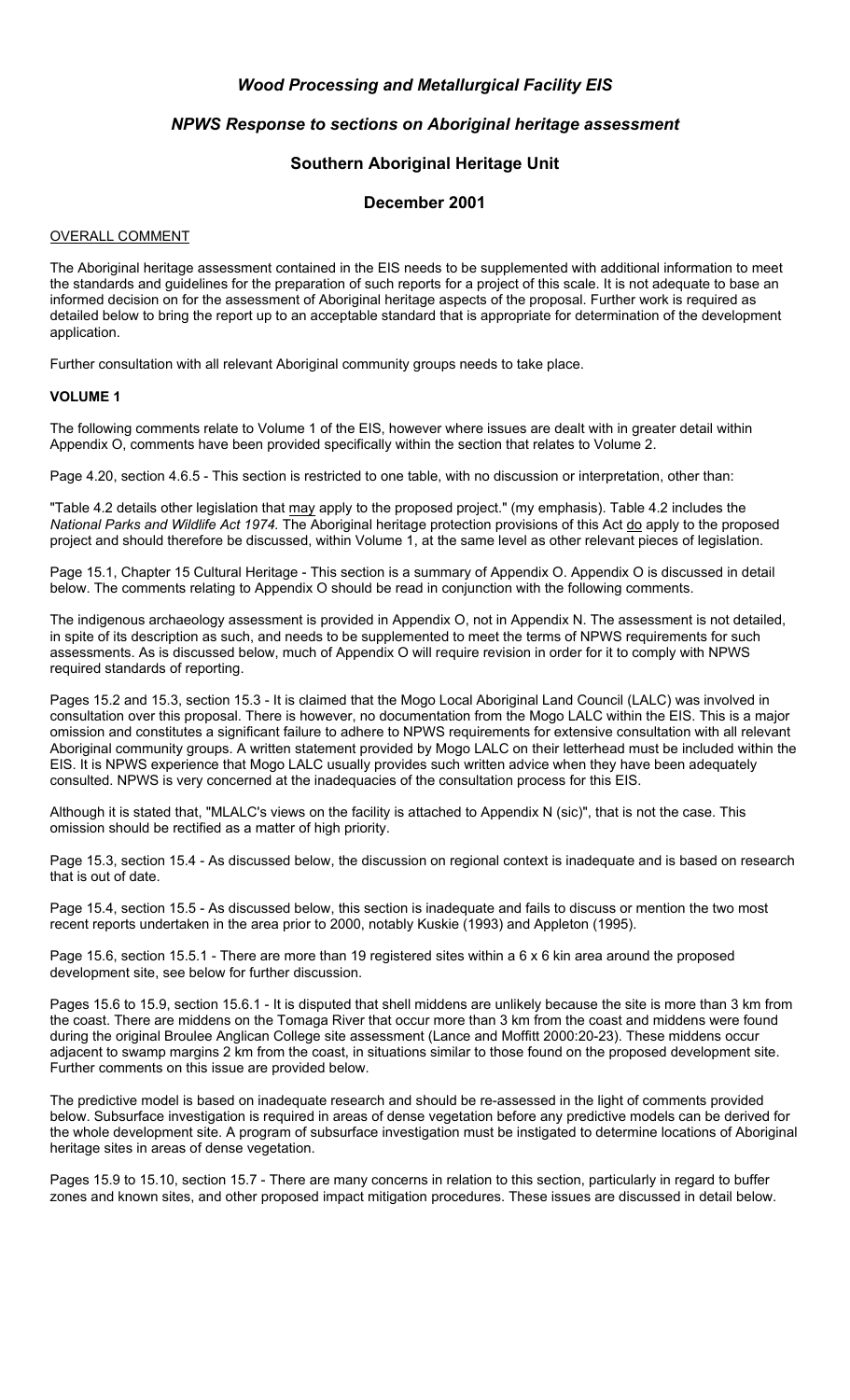## **VOLUME 2**

Appendix B Director-General requirements - NPWS wrote to DUAP on 11 September 2001 in relation to matters to be addressed during preparation of the EIS. In that letter NPWS advised that a full archaeological survey of the property and any associated infrastructure was required.

The NPWS general guidelines for impact assessment that were included in the NPWS letter indicate that the archaeological assessment should be undertaken in accordance with the NPWS guidelines detailed within the 'Aboriginal Cultural Heritage Standards and Guidelines Kit'. The following review of 'Appendix O archaeological assessment' within Volume 2 of the EIS indicates that the assessment was not undertaken in accordance with the NPWS guidelines and that NPWS requirements for assessment of potential impacts to Aboriginal heritage have not been met. The areas in which Appendix O of the EIS fails to meet the required standard are discussed below.

Page 0.2, section 0.3 - It is stated that the Mogo LALC's views on the proposal are included at Appendix A of the archaeological assessment. There is no Appendix A within the archaeological assessment and no LALC report has been included. This is a major omission and must be rectified.

Page 0.2, section 0.3.1 - It is stated that Native Title claimants have not been consulted because the proposed site is not subject to Native Title Claim. NPWS policy (included within the Standards and Guidelines Kit) is that all Aboriginal community groups with an interest in cultural heritage should be consulted. Therefore consultation with Elders Groups should be undertaken as part of the EIS assessments. Linda Bausch, Southern Aboriginal Heritage Officer, should be contacted in this regard [telephone No. removed].

Pages 0.3 and 0.4, section 0.5 - A detailed map showing the environment and topography of the study area should be provided to complement the text description of the area's features.

The text should also include a more detailed description of permanent alterations to the topography. A map would also be helpful in indicating what is meant by the phrase "… two former knolls …" A map showing the location of previous disturbance activities, such as logging, should also be provided or referred to. What form of 'logging' occurred on the site?

Pages 0.4 and 0.5, section 0.6 - Much of the literature discussed on page 0.4 is considerably out of date. The discussion of Treloar (1985) is based on research that was conducted over 15 years ago. Treloar's (1985) work has been superseded by more recent research, for example that undertaken by Boot (1994) and Knight (1996). Failure to discuss recent research indicates a poor understanding of South Coast archaeology on the part of the report authors. It is also of concern that the report ignores the work of Kuskie (1993) and Appleton (1995). Both these assessments were conducted in locations that are very close to the study area and are particularly relevant to the study area.

Where is the evidence that most sites on the NSW South Coast date from the period 6,00 to 7,000 years ago? Boot (1996b) has found that most coastal sites on the South Coast date to less than 2000 years ago.

Recent research over the last 10 years has shown that the statement, "... Aboriginal occupation ... appears to have been focused around the exploitation of the rich marine resources, while hinterland resources are used to a lesser extent." is not correct. More recent sources should be referred to within this section, in particular Boot (1994, 1996a and b) and Knight (1996).

The discussion on stone tool technology is misleading. It is stated that,

"Prior to the period between 4,000 and 5,000 years ago, stone flakes ... and cores were the most common types of artefacts. From around 5,000 years ago other artefact types began to appear in the stone assemblages."

This statement implies that stone flakes and cores are not the most common type of artefact in sites less than 5,000 years old, when the reverse is true - stone flakes are the most commonly found artefact type on the South Coast, regardless of age.

There is no description of rockshelter, fish trap, stone arrangement and stone quarry site types even though other forms of site are described.

Page 0.5 - The 1993 report by Navin has never been forwarded to NPWS (the report appears to have been produced for ERM). As the report is unavailable to NPWS staff, a detailed discussion of Navin (1993) must be provided, particularly as Navin's Shoalhaven regional synthesis was used, within the EIS, to develop a set of generalised criteria for predicting site locations. Alternatively three copies of Navin (1993) should be forwarded direct to SAHU NPWS prior to the deadline for comment on the EIS (it has always been a requirement to provide NPWS with copies of such reports).

It is also inappropriate to use Navin (1993), which is apparently based on research in the Shoalhaven region well to the north of Broulee, when a more detailed and more locally focussed regional synthesis is available in Knight (1996). Failure to refer to Knight (1996) demonstrates a poor understanding of the archaeological literature among the EIS authors.

Page 0.7, section 0.6 - Why is there no discussion of the implications suggested by the results of survey and excavation work undertaken at the original Broulee Anglican College site?

Pages 0.7 and 0.8, section 0.6.1 - Why is there no detailed discussion of the potential for subsurface deposits to occur within artefact scatters and middens?

Page 0.8, section 0.6.1 - The discussion on scarred trees is inadequate. For example, carved trees are non-existent on the South Coast - to call them rare is a significant understatement. The discussion on 'bora' grounds is inaccurate. There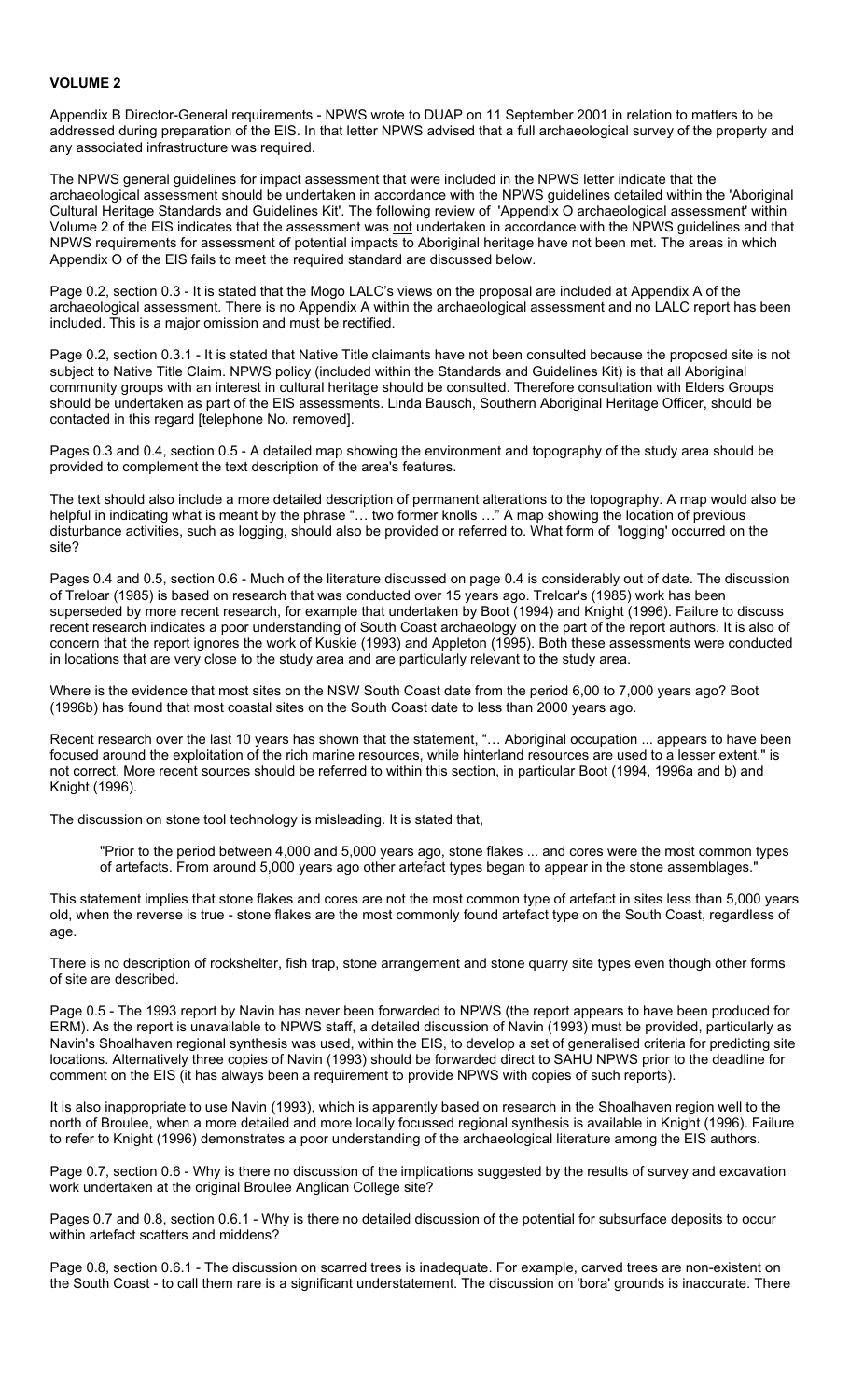are no 'bora' grounds on the South Coast. Raised earth ceremonial rings on the South Coast are called Bunan grounds. Stone rings are not usually classified as Bunan sites by NPWS and others, and the archaeological evidence for such a classification is equivocal. It is incorrect to say that burials "… in many cases are part of burial complexes." In fact, burial complexes or multiple related burials are

extremely rare on the South Coast, and only two examples of locations that contain more than two individuals have been found. It may be significant to this study however, that the largest of these complexes is located at Surfside on the north shore of the Clyde River estuary.

It should be noted that this entire section is poorly researched and demonstrates a lack of archaeological knowledge on the part of the report authors.

Page 0.8, section 0.6.2 - When was the NPWS Aboriginal Site Register search undertaken? Southern Aboriginal Heritage Unit (SAHU) conducted a site search using the same search area of 6 x 6 km around the proposed development site on 4 December 2001. It resulted in 26 registered site records compared to the 19 registered sites listed on table A.1 - How is this discrepancy accounted for? The additional 7 sites include 6 middens and 1 burial (all of which have been on the register for many years). The burial is a particularly important record and it indicates that other burials may occur within the proposed development site. There are no mitigation provisions for burial sites discussed within the EIS.

Because of the discrepancy between the two search results a new search should be undertaken and all site record cards and relevant reports should be examined. It is standard practice to obtain copies of site record cards in addition to a register search, because site register search results are often inaccurate (this is stated on the search result print-out). Examination of site cards will resolve the questions about possible duplicate site records that are discussed in tables A.1 and A.2. An examination of site cards and reports held in the SAHU office revealed that:

58-4-0002 and 58-4-0051 are the same scarred tree site. 58-4-0050 was destroyed under a Consent to Destroy in 1983. 58-1-0588 is an artefact scatter, not a scarred tree. 58-1-0589 is an artefact scatter, not a scarred tree. 58-1-0589 and 58-1-0590 are the same artefact scatter site.

An examination of the two survey reports that relate to these and other sites would also have resolved these questions. It is clear however, that the report authors have not read Kuskie (1993) or Appleton (1995).

Page 0.10, section 0.7 - Navin (1993) is an inappropriate report on which to base analysis of regional trends as it appears to relate to the Shoalhaven Region, which is over 100 km north of the study area. The Navin report has also been superseded by much more recent syntheses of regional trends such as Boot (1994) and Knight (1996). This section should be re-drafted to reflect the most recent research results.

The section also contains the following specific problems:

There is evidence that different forms of ridgeline support different types of artefact scatter sites. For example, Boot (1994) found that broad, well watered ridges at low altitudes support larger artefact scatters than narrower, higher elevation ridges. Such variation and its implications for the study area should be discussed.

The majority of burial sites on the South Coast occur in coastal dunes behind beaches, on headlands, and along the margins of estuaries. Why has this not been discussed, given that the proposed development site is close to the Candlagan Creek estuary, and that a burial site (58-4-0160, not shown on table A.1) has been recorded 400 m south of Candlagan Creek at Broulee.

There are two known quarry types in this region - silcrete quarries in the Congo area and basalt quarries near Moruya. Why has this not been discussed?

It is possible to predict that no bora grounds exist in the study area. There may be Bunan ceremonial grounds, however. Consultation with Aboriginal communities, particularly Elders Groups, is often a way of determining their location, however the consultation process for this project appears to have been ineffective (considering that no written proof of consultation has been provided).

Page 0.11, section 0.71 - It is disputed that the study area is 3 km from coastal environments and is therefore unlikely to contain middens. The Candlagan Creek estuary extends to within 2 km of the study area. Middens on the banks of the Tomaga River occur up to 3 km from the ocean front (e.g. 58-4-0055), so it not reasonable to argue that middens are unlikely in the study area. South Coast middens have been found well inland from ocean front and estuarine environments.

Pages 0.11 and 0.12, section 0.8, Site inspection (this is an unusual use of terminology in the context of an EIS, and normally implies a cursory, preliminary inspection rather than a full archaeological survey) -There are many problems with this section:

A map showing survey transects and areas is required. The map should also show all surveyed tracks and ground exposures.

Archaeological visibility conditions must be described, quantified and tabulated in detail according to the methods (or an equivalent accepted method) discussed in the NPWS Standards and Guidelines Kit.

Terms such as "less disturbed areas" and "good surface visibility" are not acceptable. Levels of disturbance, ground surface visibility, archaeological visibility and effective survey coverage must be quantified according to an accepted method.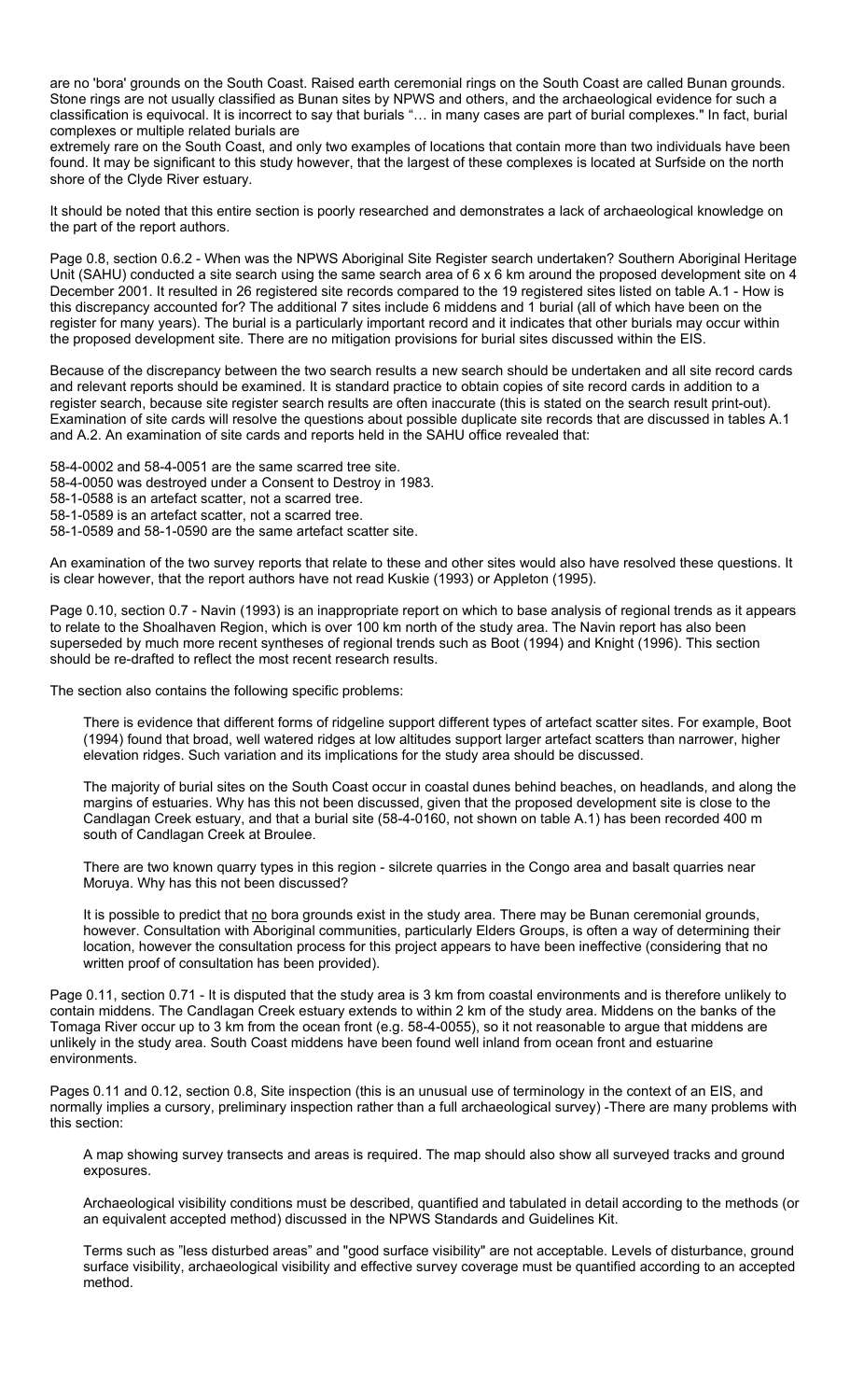Data that supports the statement that "survey transects covered approximately 12 % of the study area, ... it is estimated that effective coverage was 1.5 %" must be provided. Methods used to determine these results must also be discussed.

What does the statement "Archaeological sites Site 1 and IF1previously recorded by Barber (1995) were thoroughly examined" mean? How were the sites thoroughly examined when no subsurface investigation was undertaken?

Barber (1995: 7) indicated that there is potential for subsurface deposits at Site 1. Why was subsurface testing at Site 1 not contemplated, or discussed as a possible method of redetermining the site location in the absence of ground surface visibility?

Who may have been responsible for the potential disturbance of Site 1and IF1?

Page 0.12, Section 0.9 - Why is there no discussion of amelioration of potential construction impacts to Site 1, IF1 and unknown sites in this section? Why is there no discussion of the need to undertake investigation of the potential for subsurface cultural deposits that may be impacted during construction?

Page 0.12, Section 0.10 - What is meant by "low-medium archaeological potential"? How was this conclusion reached? A map showing areas of archaeological potential should be provided. How large will be the buffer zones around Site 1 and IF1? A map showing the buffer zones should be provided. How will the size of the buffer zones be determined? Why has the potential for subsurface archaeological material in the heavily vegetated ridges not been investigated? Mitigation measures should be discussed in detail within this section. Who in NPWS was consulted about the recommendations? No staff in SAHU (the appropriate NPWS unit for such consultation) were consulted about these recommendations.

NPWS does not support the proposed management recommendations discussed within the EIS. NPWS would prefer to see the following, recommendations:

Buffer zones around Site 1 and IF1 should be determined on the basis of results of a subsurface testing program designed to identify the extent of each artefact location.

Heavily vegetated areas that provide poor ground surface visibility, particularly on ridges, should be subjected to subsurface testing to determine site locations before any vegetation clearance occurs. Requirements for monitoring should be determined after subsurface investigations are completed.

Recommendation 3 is supported on condition that Aboriginal monitors and construction personnel are provided with appropriate training, and on condition that areas of archaeological sensitivity are determined by subsurface investigation before any clearing or ground disturbing work commences.

All site locations should be fenced and identified to construction personnel after their extent has been determined.

#### **References**

Appleton, J. 1995 The archaeological investigation of the site of proposed extensions to existing operations at the Illawong Sand Quarry west of Broulee, Far South Coast, NSW. Unpublished report to R.W. Corkery & Co. Pty Ltd.

Barber, M. 1995 Archaeological survey of proposed gravel quarry extension, on the 'Springwater' property, Parish of Tomago near Broulee, South Coast, NSW. Unpublished report to R.J. and LE. Shepherd Pty Ltd.

Boot, P. 1994 Recent research into the prehistory of the hinterland of the south coast of New South Wales. In Sullivan, M., Brockwell, S., and Webb, A. (eds), *Archaeology in the North: Proceedings of the 1993 Australian Archaeological Association Conference.* North Australia Research Unit (ANU), Darwin.

Boot, P. 1996a Aspects of Prehistoric Change in the South Coast Hinterland of New South Wales. *Tempus* 6:63-79.

Boot, P. 1996b Pleistocene Sites in the South Coast Hinterland of New South Wales. Tempus 6:275-288.

Knight, T. 1996 Batemans Bay Forests Archaeological Project Site Distribution Analysis. Unpublished report to NSW NPWS and the Australian Heritage Commission.

Kuskie, P. 1993 An archaeological assessment of a proposed tourist recreation facility at Lot 3, George Bass Drive, Broulee, NSW. Unpublished report to Niche Environmental Information.

Lance, A. and Moffitt, K. 2000 A cultural heritage assessment of the proposed Eurobodalla Anglican College site, Broulee, NSW. Unpublished report to the Eurobodalla Anglican College Establishment Task Group.

Navin, K. 1993 -No details provided in references within the EIS. No copy of this report has ever been forwarded to NPWS.

Treloar, M. 1985 Topographical analysis of Aboriginal sites of the New South Wales coastal hinterland. Unpublished BA (Hons) thesis, Department of Archaeology and Anthropology, ANU.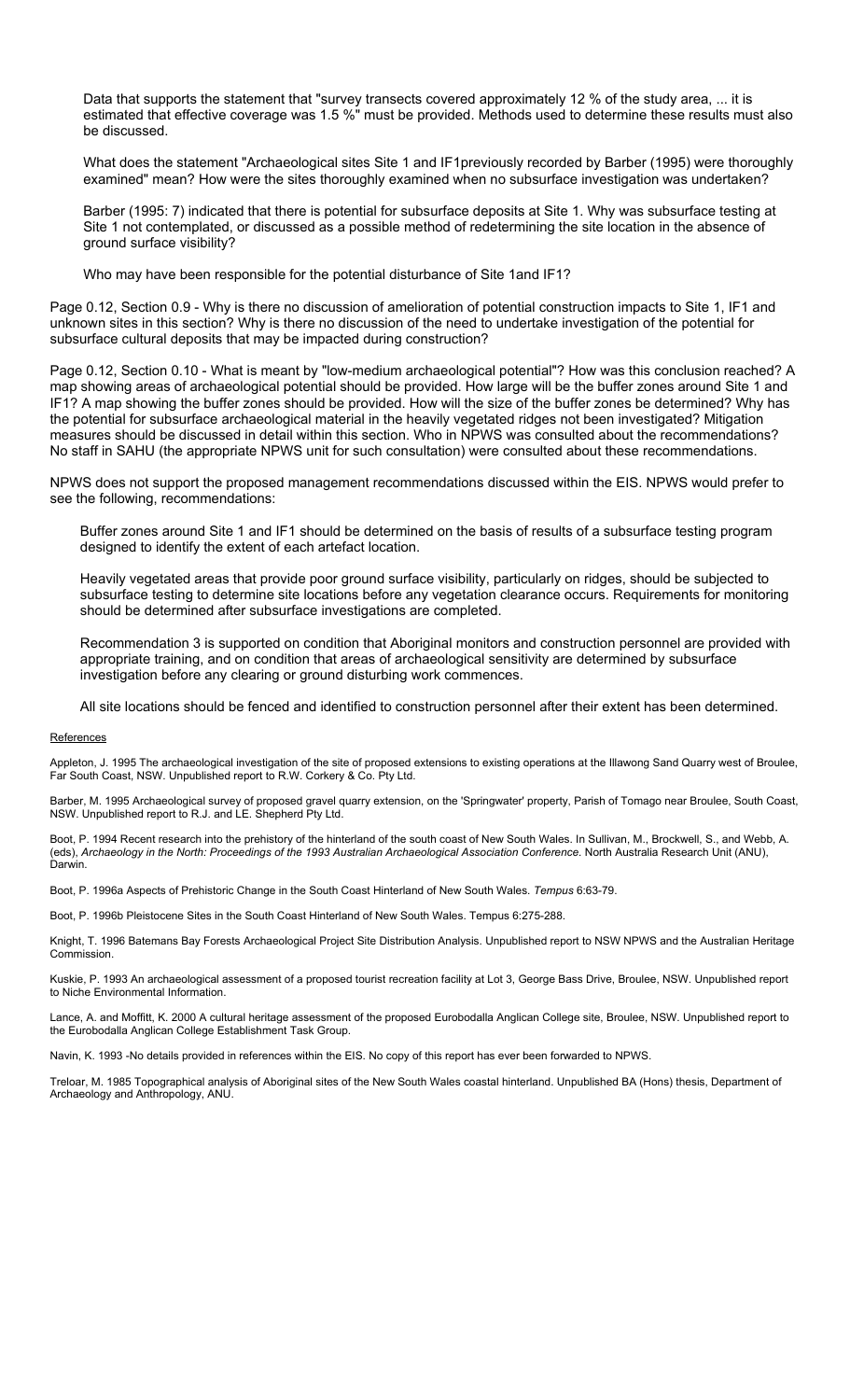# **Australian Silicon Operations Pty Ltd Wood Processing and Metallurgical Carbon Facility EIS**

# **CONSIDERATION OF THREATENED SPECIES ISSUES**

## **Summary**

Overall, the EIS needs to provide additional consideration to the full range of threatened species that are known or likely to occur on the site. Consequently, as the EIS now stands NPWS believes it does not meet the statutory requirements of the threatened species legislation and does not provide sufficient information for the consent authority to make an informed decision regarding the likely impacts of the proposal on threatened species and their habitat. Details of where the EIS is deficient are provided below together with some general comments on sections of the EIS relevant to threatened species.

## *General Comments*

Section 4.6.1 of the EIS does not provide an accurate interpretation of the application of the Environmental Planning & Assessment Act 1979 (EP&A Act) and Threatened Species Conservation Act 1995 (TSC Act) as they apply to Part 4 assessments. A more correct interpretation is as follows (replacing paragraph 3 of section 4.6.1):

*Where a proposed development is likely to significantly affect a threatened species, population or ecological community, or is in critical habitat (as defined by Part 3 of the TSC Act), a species impact statement (SIS) must be prepared to accompany the development application.* 

The statements on Page 4.18 are very misleading. Licensing under the TSC Act doesn't apply to Part 4 determinations. The reference for a development to have significant impact it has to relate to "critical habitat" of a threatened species has no basis in law.

On page S.10 the EIS states that *"The vegetation buffer has been retained to protect the ecology and to provide visual screening."* The authors imply that all of the ecological values of the site will be protected in this buffer area. This is clearly not the case given that a substantial proportion of intact forest and woodland will be cleared as part of the development. The areas to be cleared provide habitat for a range of flora and fauna, including threatened species, and therefore are of considerable ecological value.

The site has significant ecological sensitivity as it is within the catchment of and directly adjacent to Longvale Swamp, a SEPP 14 wetland. As noted in further detail below, the wetland may provide habitat for a number of threatened species including the Waterwheel Plant *(Aldrovanda vesiculosa)* and the Green and Golden Bell Frog *(Litoria aurea).* While the EIS makes considerable effort to reassure that the wetland will not be impacted by the proposal, other Government agencies with statutory responsibilities in water quality, have raised questions on the hydrological assessment in the EIS. If there is potential for contamination of the wetland via surface runoff and groundwater thorough assessment of the impact on the flora and fauna values of the wetland should be undertaken as required in the Director-General's Specifications for the EIS.

The EIS consistently makes statements about the apparent reduced ecological value of the site due to fragmentation and existing land-use. The basis of impact assessment is to consider each site on its merits based on quantitative and qualitative measures. Therefore, the purported level of fragmentation or disturbance of the site needs to be considered on a scale relevant to the issue or species being considered. For example, the existing tracks and casements on the site are unlikely to pose a barrier to Yellow-bellied Glider movement. Therefore, this level of fragmentation has little consequence for this species. Similarly, the existing disturbance is largely confined to the central portion of the site with areas of intact forest and woodland remaining elsewhere on the site. Therefore, the recurring statements about the diminished ecological value of the site are of little value in informing the reader of the possible impact of the development on the species in question, and may in fact be incorrect particularly in the southern section of the site.

The EIS does not meet parts of the NPWS general guidelines for impact assessment. These guidelines require natural and cultural heritage assessments to be undertaken by suitably qualified people. As such, the guidelines recommend that the following basic details be included in assessments:

a) the qualifications and experience of the person undertaking the work; and

b) a detailed description of survey methodology including survey design, sampling methods, weather conditions, time and duration of surveys and location of any survey sites and transect lines.

With regard to point a) above, the EIS does not document who conducted the surveys for the EIS, nor does it provide details their experience. With regard to point b), Chapter 14 of the EIS does not adequately describe and quantify the survey effort that was conducted as part of the EIS, nor does it provide the full results of the surveys. The following points identify some of the survey matters that have not been adequately detailed in the EIS:

- the results of the survey of hollow-bearing trees are not presented;
- the survey effort for chewed *Allocasuarina littoralis* cones, owl pellets, bandicoot diggings and Yellow-bellied Glider feeding scars is not quantified;
- the location of bandicoot diggings that were found is not provided;
- the number of elliot traps set per night is not documented (a total number of trap nights is provided);
- the number of hair tubes (small and large) that were set is not provided;
- the results of the hair tubing and trapping are not clearly documented (tabulated);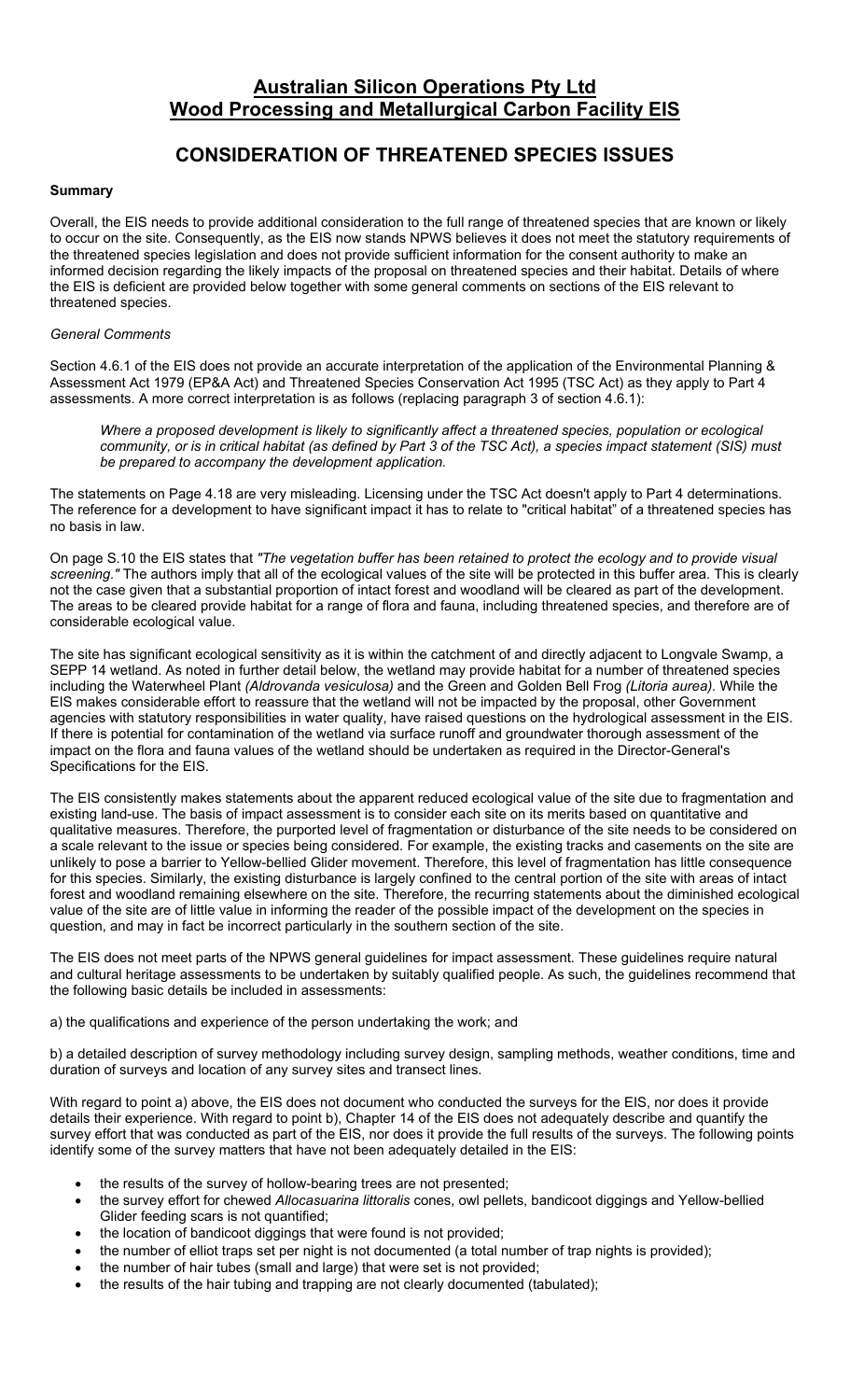- the location and characteristics of the trees that were stag-watched is not provided;
- the location of the spotlight surveys (both foot and vehicle based) is not provided;
- it is not clear how many (or on which nights) call playback surveys were conducted;

In the absence of this information the efficacy of the surveys cannot be determined. In addition, the presence/absence of certain threatened species cannot be determined with certainty. Consequently, the impact assessment for these species needs to be further clarified. More detailed comments on certain species or groups follow.

# *Threatened Flora*

Despite the recommendations of Dr Stephen Clark (Senior Threatened Species Officer, NPWS Southern Directorate) as cited in the EIS, no targeted flora surveys were conducted specifically for this EIS. Therefore, the occurrence of *Cryptostylis hunteriana* on the site cannot be discounted. The NPWS maintains Dr Clarks' recommendation that *Cryptostylis hunteriana* could possibly be present in the more open areas of the remnants of *the Corymbia gummifera/E. pilularis/E. sieberi* community and it is, therefore, recommended that these areas be surveyed at an appropriate time of the year. This is generally December-January, however, exact flowering time in any given year should be determined by visiting a known population and survey timed to coincide with it.

Instead, the proponents have stated that these surveys (and other surveys for Yellow-bellied Glider, Southern Brown Bandicoot and Long-nosed Potoroo) will be conducted at a later time, during the period recommended by the NPWS. The NPWS considers full consideration of the project would have aided by all required surveys have been undertaken prior to the EIS going on exhibition, given that the results of such surveys may have a profound impact on the design of the facility or possibly the feasibility of the proposal. Further, the results of these surveys may trigger the requirement for a SIS.

In addition, the EIS discounts the possible occurrence of *Aldrovandra vesiculosa* based on an inaccurate interpretation of its preferred habitat (as apparently cited from Aquaphyte Online, 1997). On page 14.13, the EIS states:

*"This plant (Aldrovandra vesiculosa) requires open water free from a dense biomass of submerged vegetation or floating macrophytes. The swamp habitat on the site contains dense sedges growing within waterlogged depressions. This is not considered to be suitable habitat for this species."* 

However, the online newsletter (Aquaphyte Online, 1997) actually states:

*"It (Aldrovandra vesiculosa) never grows in open water, but only in shallow, loose stands of emergent vegetation*  (Phragmites, Typha, Carex) *or in little bays among tussocks of denser vegetation."*

This type of habitat is present in Longvale Swamp. Therefore, on the basis of this information, together with the fact there is a record of this species nearby, Longvale swamp is likely habitat for *Aldrovandra vesiculosa* and it cannot be discounted from occurring in the wetland area on the site. Therefore, the EIS has not given appropriate consideration to this species, The NPWS recommends that additional work needs to be conducted to determine if *Aldrovandra vesiculosa*  occurs in Longvale Swamp and whether or not it will be impacted by the development.

Given both the potential occurrence of *Cryptostylis hunteriana* and *Aldrovandra vesiculosa* haven't been considered sufficiently in the EIS, informed decisions regarding impacts on threatened flora cannot be made.

# *Threatened Fauna*

# Green and Golden Bell Frog *(Litoria aurea)*

The EIS fails to adequately consider the potential for Green and Golden Bell Frogs to occur on the site and/or within Longvale Swamp and consequently fails to address the potential impacts of the proposal on this species. Chapter 14 of the EIS makes no mention of threatened frogs and only cursory comment on the suitability of the wetland and existing dams on the site as habitat for frogs in general. No surveys targeting frogs were carried out as part of the EIS investigations. This is a substantial oversight given that Longvale Swamp is known to be a historic site for Green and Golden Bell Frogs and is considered to represent excellent potential habitat for this species (Gaia Research 2001a). In addition, Green and Golden Bell Frogs are known to use disturbed or artificial habitats (NPWS 2001). Therefore, the existing dams on the site should be considered potential habitat for this species. Clearly, the EIS has not given appropriate consideration to the Green and Golden Bell Frog and therefore does not provide sufficient information for assessing the likely impact of the proposal on this species. A thorough targeted survey for Green and Golden Bell Frogs should be undertaken on the site and in the adjacent Longvale Swamp. The results of such a survey should then be given appropriate consideration in the relevant sections of the EIS.

# Southern Brown Bandicoot *(Isoodon obesulus)* and Long-nosed Potoroo *(Potoro tridacylus*

There are records of Southern Brown Bandicoot and Long-nosed Potoroo within a 5 km radius of the site. The EIS surveys identified diggings of critical weight range vertebrates on the site. Two of the three species of mammal that may have been responsible for these diggings are listed under the TSC Act (Southern Brown Bandicoot - Endangered; Longnosed Potoroo - Vulnerable). Insufficient effort was expended to try and identify which species was responsible for the diggings - nine cage traps were set for one night in the area where the diggings were recorded. The results of both the trapping and hair-tubing failed to identify what species was responsible for the digs. Therefore, the presence of threatened critical weight range vertebrates on the site cannot be discounted. If either species are located on the site the NPWS would strongly advocate the preparation of a SIS.

Clearly, additional surveys need to be undertaken to determine the species responsible for the diggings on the site. The EIS acknowledges this need, but plans to undertake further survey prior to and during construction. As stated previously, this is a totally unacceptable approach given that the presence of these species on the site would, in all likelihood, trigger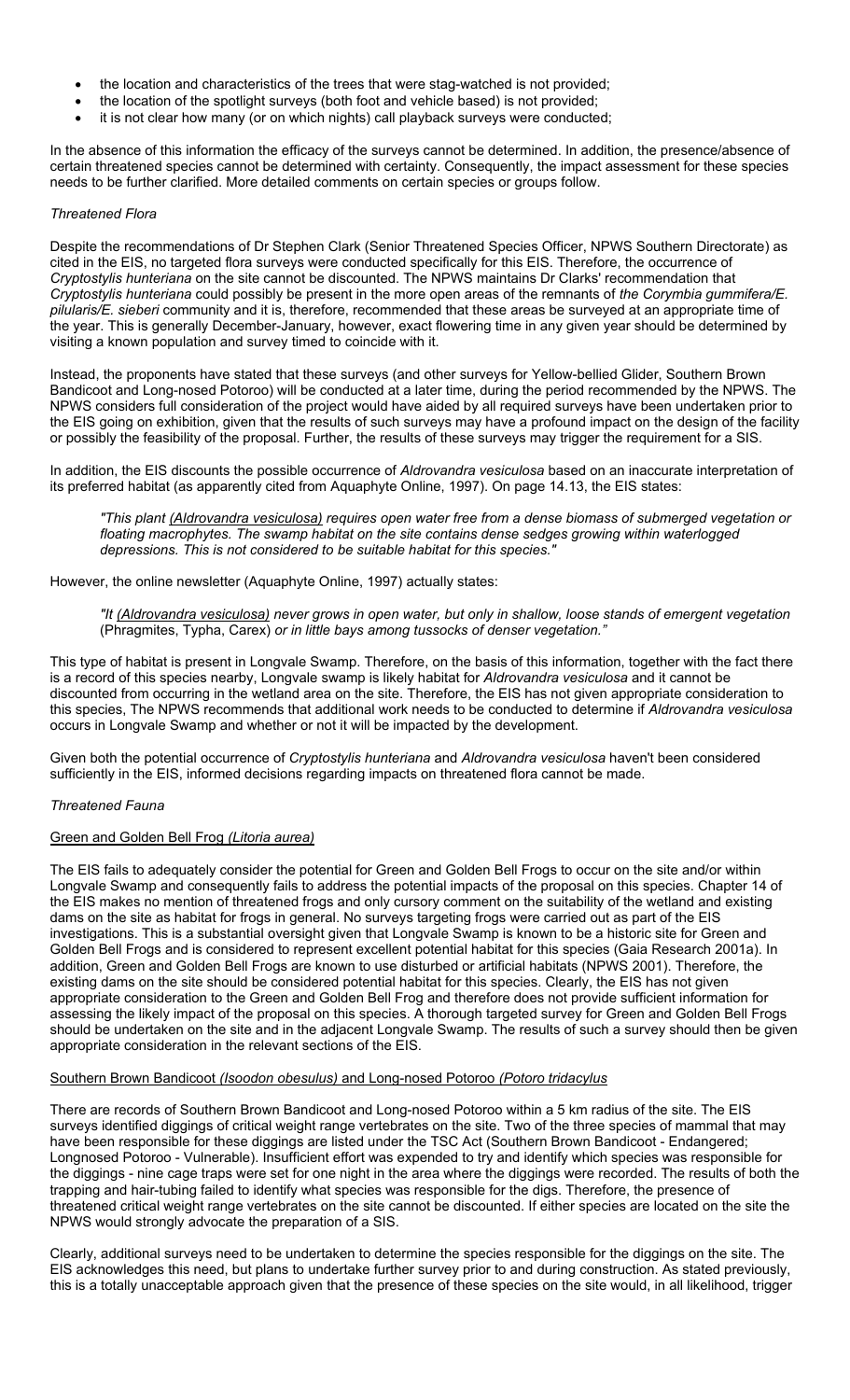the requirement for a SIS. These surveys should have been undertaken before the EIS was placed on public exhibition and should now be undertaken before consideration by the consent authority. In terms of methods to be used, cage trapping is the only reliable method for this type of survey and should be undertaken at greater intensity than the previous surveys for the EIS. The trapping should continue until a positive identification of the animals responsible is achieved. The NPWS can provide draft EIA survey guidelines for the Southern Brown Bandicoot that would be applicable to this situation.

## Yellow-bellied Glider *(Petaurus australis)*

As stated elsewhere in this submission, the site should not be considered highly fragmented for Yellow-bellied Gliders the areas of forest that exist on the site are contiguous forest to the north, east and west. The existing tracks and easement are not a barrier to Yellow-bellied Glider movement. The tree species that occur on the site are known to be used by Yellow-bellied Gliders. Therefore, the forested parts of the site are likely habitat for this species.

While no Yellow-bellied Gliders were detected on-site in the surveys for the EIS (August 2001), four sightings (at least two individuals) and six feed trees were observed on-site in October/November 1995 (Nicholas Graham-Higgs & Associates 1995). Yellow-bellied Gliders have a home range size of up to 60 ha, therefore it is likely that Yellow-bellied Gliders use the site periodically or on a seasonal basis and that it provides important resources at certain times of the year. Additional survey on the site may clarify the use of the site by Yellow-bellied Gliders. The EIS acknowledges the need for further surveys for this species, but plans to undertake them as part of a monitoring program, presumable after consent has been granted. In addition, the EIS only proposes to protect den and feed trees in the buffer area. This approach is totally unacceptable as the results of these surveys may influence the design of the proposal and/or the requirement for a SIS. These surveys should be conducted before the consent authority makes a decision on the proposal.

The statement in the 8-part test that no feed trees will be cleared is likely to be incorrect as six feed trees were identified in 1995 and not all trees were inspected during the surveys for the EIS. Similarly, given that not all hollow bearing trees on the site were inspected or stag watched, the statement that no den trees will be cleared is not substantiated by the data provided. Therefore, even on the basis of existing information, the conclusion of no significant impact on this species cannot be supported at this time.

Further, the conditions of consent that applied to the Development Application that was submitted for the continued operation of gravel extraction from "Springwater" included all of the recommendations made by Nicholas Graham-Higgs & Associates 1995. These recommendations were defined specifically to protect viable amount of Yellow-bellied Glider habitat onsite; namely a threshold level of clearing (no more than 3.3 ha) in the mature forest section of the site, the retention of all large hollow-bearing trees and sap feed trees in the extractive area and staged clearing followed by rehabilitation and revegetation. The proposed application was modified significantly at that time to reduce the level of clearing on site so the development was not seen as having a significant impact on threatened species. This development is proposing a much greater amount of clearing, the majority in areas previously determined as unsuitable due to habitat value, (*Eucalyptus longifolia* community).

The conservation of Yellow-bellied Gliders on the coastal plains of Eurobodalla Shire is of considerable interest to both the NPWS and Eurobodalla Shire Council (ESC) due to the issues raised by Gaia Research (2001b) with regard to the recent development consent that was issued for St. Peters Anglican College, Broulee. As a consequence of that development approval process, the Eurobodalla Shire Council (ESC) and NPWS are currently preparing a conservation strategy for populations of the Yellow-bellied Glider on the coastal plains of Eurobodalla Shire. This conservation strategy will, in the first instance, focus on the Broulee area, which includes the site that is the subject of this EIS and surrounding area. When finalised this will provide a greater context to decision making on Yellow-bellied Gliders habitat in the Broulee area. Given that habitat for the Yellow-bellied Glider occurs on site is part this wider study, consideration of such information is considered critical if an informed decision is to be reached.

A central tenet of the Yellow-bellied Glider Strategy is maintaining or enhancing, connectivity of habitat for the species throughout the coastal plains of the ESC. Gala Research (2001b) contend that the connectivity of Yellow-bellied Gliders in the Broulee area to those more substantive populations to the west of the Princess Highway is limited and that the general area of the proposed site is an important corridor between the two populations. Further loss or degradation of habitat in this area may render this link more tenuous. The NPWS is concerned that the impact of the proposal on the connectivity of Yellow-bellied Glider populations has not been adequately considered and should be subject to further analysis.

## *8-Part Test*

Due to the limitations of the surveys and assessment provided in the EIS (as detailed above), the eight-part test does not provide a thorough assessment of the likely impact of the proposal for all threatened species that are known or likely to occur on the site. Therefore, the NPWS believes that the 8-part test does not provide sufficient information on which to make an informed decision regarding the impact of the proposal on threatened species and the need for a SIS. Further survey work needs to be conducted and additional documentation provided before an adequate assessment of the likely impacts on threatened species can be made.